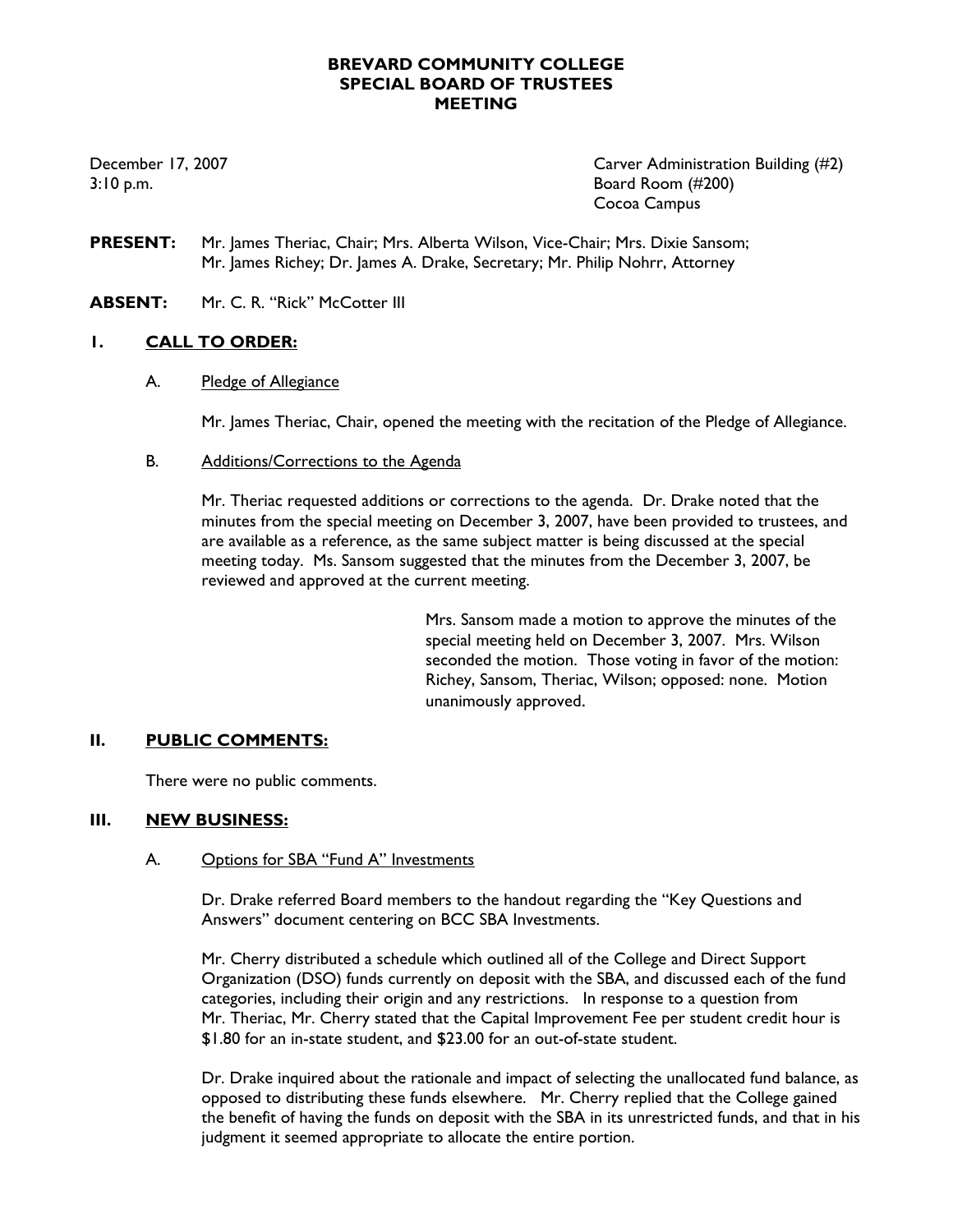In response to an inquiry from Mr. Richey regarding the variety of funds and immediate need for the use of the funds in SGA/LGIP Fund A, Mr. Cherry confirmed that some of the accounts are used as payables. Mr. Cherry further stated that the funds for the sale of land are restricted for capital-project improvements, and are isolated from the College's general fund balance. The Fund Balance account is also used to offset liabilities for uncompensated absences, and other liabilities such as salaries for faculty during the summer months. Funds remain in the account until there is a deficit, and are available as operating funds.

Mr. Cherry commented that a small portion of the funds in grants and contracts are residual funds from fixed-price grant agreements. These residual funds would be available for activities that promote or support the department or activity of the grant that generated the funds. The Police Testing program also maintains a balance in this account that is used as working capital.

Mr. Richey clarified that the redemption fee is an issue for consideration at this special meeting. If the College does not withdraw the funds and incur the redemption fee, the risk is that these funds may become unavailable again, and the College will not be able to maintain its obligations. Mr. Theriac expressed his concern that there is no higher-education representation on the SBA Advisory Board, and also noted the uncertainty of the SBA's investments. Mr. Theriac suggested that it would benefit the College to incur the redemption fee in order to have guaranteed access to the College's funds.

Dr. Drake noted that at the last special meeting, he was given the authority as President to develop and recommend an investment strategy for the funds in the SBA. It is his recommendation that all funds be removed from SBA/LGIP Fund A, and that the funds be invested in U.S. Government money-market funds for the immediate future. Dr. Drake also recommended that the College administration draft an Invitation to Bid/Request for Proposal for circulation to investment-management firms concerning the best way to invest resources with minimal risk and maximal near-term access when necessary.

> Mrs. Sansom made a motion to remove all funds from SBA/LGIP Fund A, and immediately reinvest the funds in US government money-market accounts. Mrs. Wilson seconded the motion.

Mrs. Sansom noted that this action will be taken in order to avoid the risk of the SBA/LGIP funds becoming unavailable, but for which the College will incur a penalty of approximately \$300,000 for the withdrawal of the funds. In response to an inquiry from Mr. Richey, Mr. Cherry confirmed that this action could be taken immediately. Dr. Drake noted that while state agencies have relied on this fund for over 25 years to provide a low-risk, high-yield, immediate access fund, the current SBA situation demands that the College exercise its stewardship responsibilities.

Responding to a question from Mr. Richey, Mr. Cherry confirmed that the BCC Foundation would incur a redemption penalty of \$19,189, and the College would incur a redemption penalty of \$343,944. These fees would not be reallocated among the separate fund categories.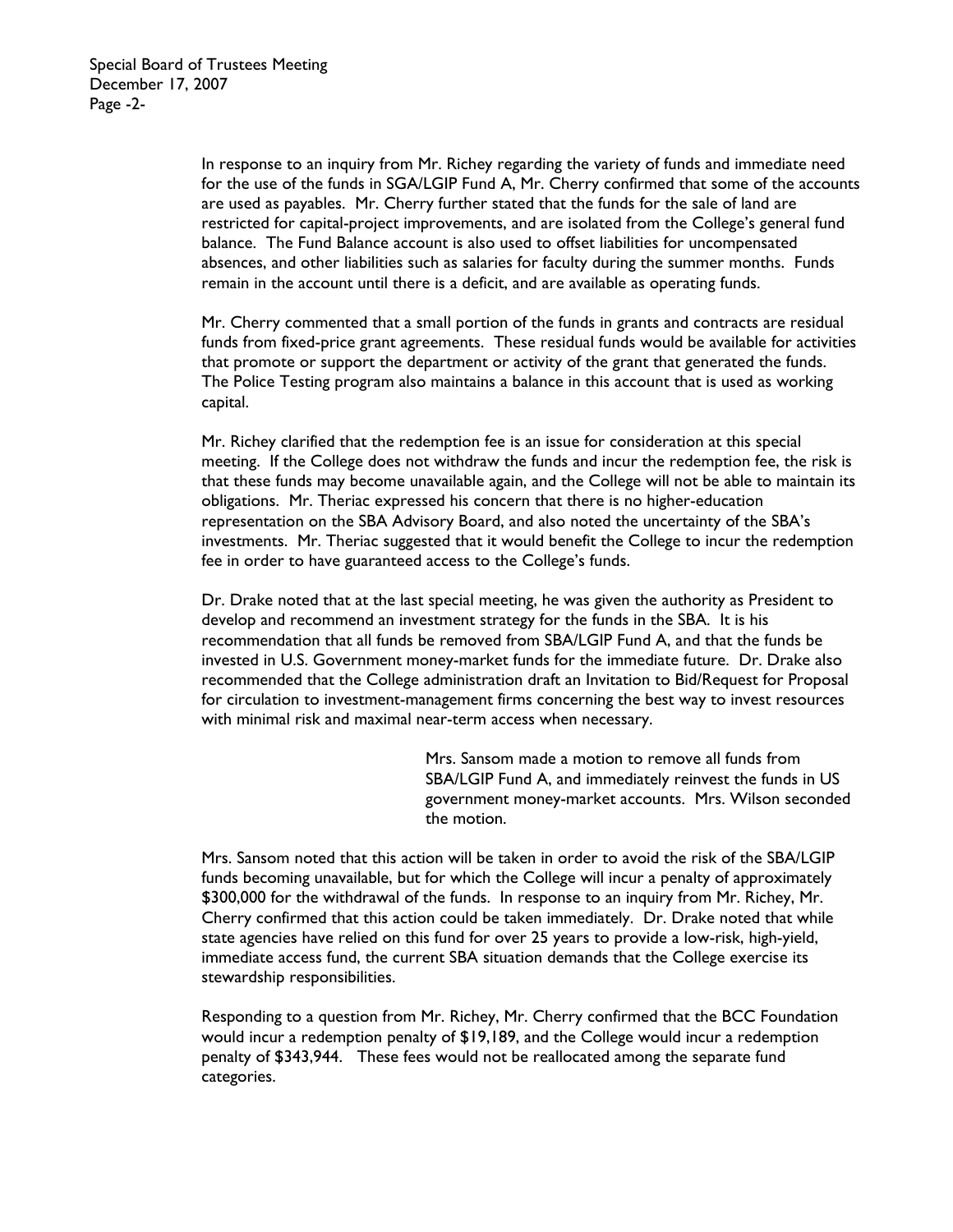Those voting in favor of the motion: Richey, Sansom, Theriac, Wilson; opposed: none. Motion unanimously approved.

Mr. Nohrr commented that the current motion affects the College accounts, and the decision to withdraw funds from the Foundation would be the responsibility of the Foundation Executive Committee. Mr. Cherry noted that the College recently withdrew all funds from SBA/LGIP Fund A for the King Center and the Cocoa Village Playhouse, and was able to withdraw \$2 million from Fund A for the Foundation. Trustees then discussed the Board's authority to act on behalf of the Foundation, the need for timely action, and the Board's responsibility to protect the assets of the College. Mr. Nohrr stated that although the authority clearly rests with the Board of Trustees, the Foundation Executive Committee should be given the opportunity to make the decision regarding Foundation funds in SBA/LGIP Fund A.

Mrs. Sansom noted that the Cocoa Village Playhouse Board reviewed the SBA situation at a recent meeting, and voted to support the College's decisions with regard to these funds. Dr. Drake noted that the King Center and the Foundation were given the same briefing regarding the SBA situation, and hence all of our DSO's are aware that there are withdrawal fees.

Trustees agreed that timely action is required on behalf of the Foundation. Mr. Nohrr noted that it may be difficult to convene a meeting of the Foundation Executive Committee so close to the holidays, and suggested that a motion be made to act on the Foundation's behalf. The motion should reflect that the Brevard Community College Board of Trustees, in recognition of the close working relationship between the College and the BCC Foundation, and in order to protect the safety of the Foundation's assets in the State Board of Administration's Fund A, directs the President to immediately cause all available funds to be removed from Fund A and placed in a separate account in the name of the Foundation, and that the President of the College shall forthwith advise the Chair of the Foundation board of the action taken, and have such action placed upon the next agenda of the Foundation's Executive Committee.

> Mrs. Wilson made a motion for the Board to withdraw funds on behalf of the Foundation from the SBA Fund A immediately, in accordance with Mr. Nohrr's recommendation. Mr. Richey seconded the motion.

Mrs. Sansom inquired what the repercussions may be if the Foundation Board does not agree with the Board of Trustees' action. Trustees concurred that there is no reason to expect this to occur, but that the Board of Trustees has the statutory authority to make such decisions.

> Those voting in favor of the motion: Richey, Sansom, Theriac, Wilson; opposed: none. Motion unanimously approved.

### **IV. MISCELLANEOUS**

Mrs. Sansom reviewed the motions from the previous meeting, and confirmed that it was not necessary for the College to secure a bridge loan. Dr. Drake stated hat the College was subsequently notified by the Florida Department of Education that the College would have been required to obtain permission from the FLDOE in order to secure a bridge loan at the time. Mrs. Sansom also noted that the reference to "SBA Board" on page 1 of the December 3, 2007 minutes should be amended to "SBA *Advisory* Board." The minutes will be corrected accordingly.